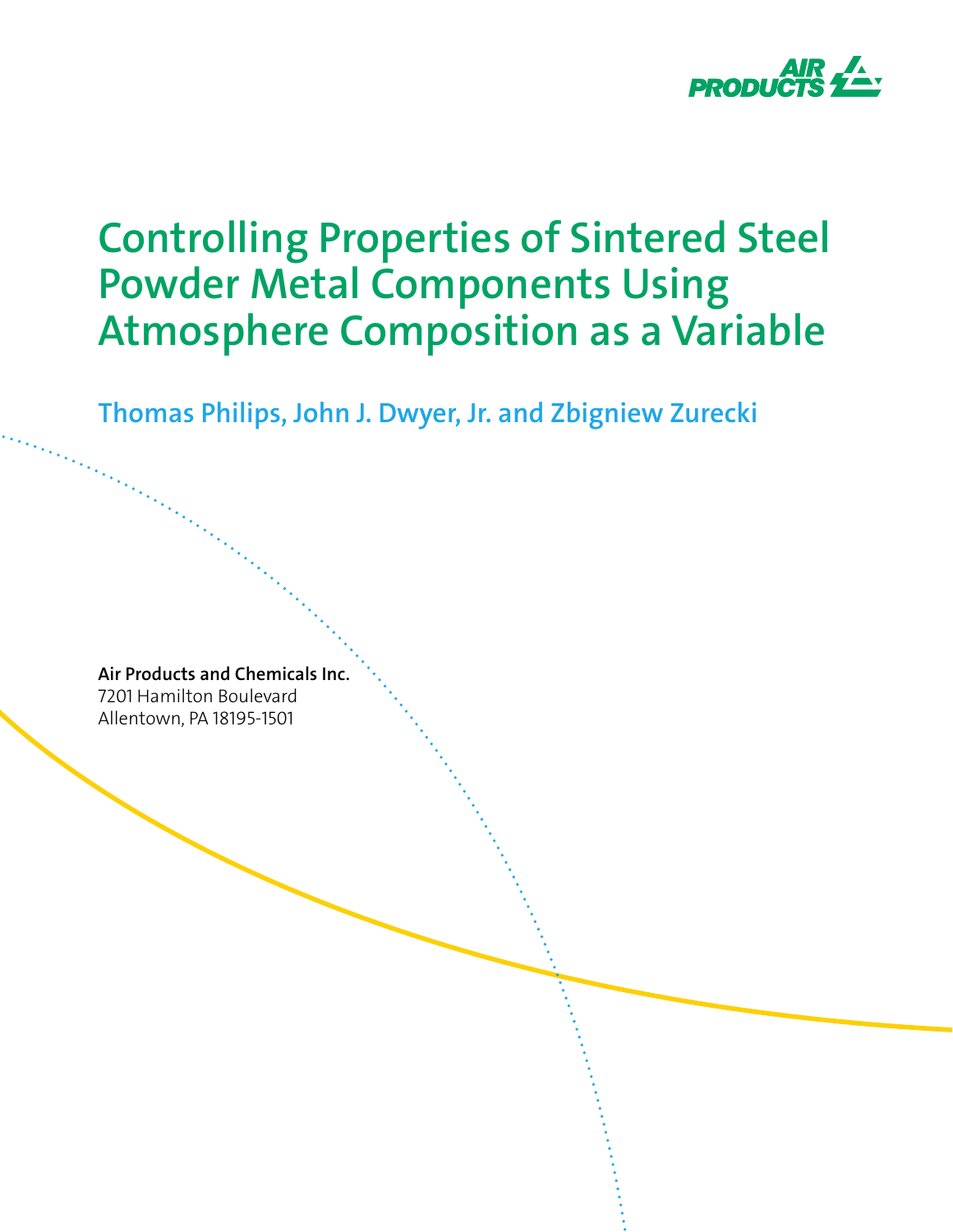# **Controlling Properties of Sintered Steel Powder Metal Components Using Atmosphere Composition as a Variable**

**Thomas Philips, John J. Dwyer, Jr. and Zbigniew Zurecki Air Products and Chemicals, Inc. 7201 Hamilton Boulevard Allentown, PA 18195** 

# **ABSTRACT**

The role of gas constituents in a sintering atmosphere is re-examined in order to optimize sintered properties of iron-carbon powder metal (PM) components. Property variations in sintered products are related to hydrogen concentration and dew point inside sintering zone. Discussed properties include microstructure, porosity, pore morphology and dimensional stability. Effects of CO containing atmospheres are presented in terms of hardness, carbon control and dimensional changes. It is shown that sintering atmosphere control is critically important in the case of sinter-hardenable, alloyed products.

#### **INTRODUCTION**

Since the late 1970's the use of Nitrogen/Hydrogen systems has become the atmosphere of choice for sintering of iron and steel powder metal (PM) parts. The original motivation for the switch from conventional natural gas based endothermic atmosphere was due to the natural gas shortages of the late 70's, however with time the additional benefits of inherent safety, higher properties, better economics and increased reliability became the reasons for the adoption and popularity of the nitrogen based atmospheres. With increasing demands on the properties of sintered components used in the automotive industry, it was not sufficient just to obtain better properties, but imperative to obtain the same properties consistently. The final properties of sintered components is determined by a multitude of processing variables such as powder size and size distribution, powder composition and purity, and the carbon content. Additional variables that influence the end results include, type and amount of lubricants, compaction densities and furnace parameters (temperature, time at temperature, cooling rates and belt loading.). Often overlooked is the sintering atmosphere as a variable. While most of the variables mentioned earlier are determined during the design stage of the component, it is the atmosphere that can change or can be made to change as a function of time, during the sintering process thereby influencing the final properties and their consistency. The sintering mechanisms and sub processes taking place inside the furnace in the presence of a controlled atmosphere include:

- reducing specific surface area and rounding of pores
- increasing number and strength of inter-metallic bonds
- decreasing pore volume-increasing density
- alloying and homogenization
- eliminating/reducing lattice defects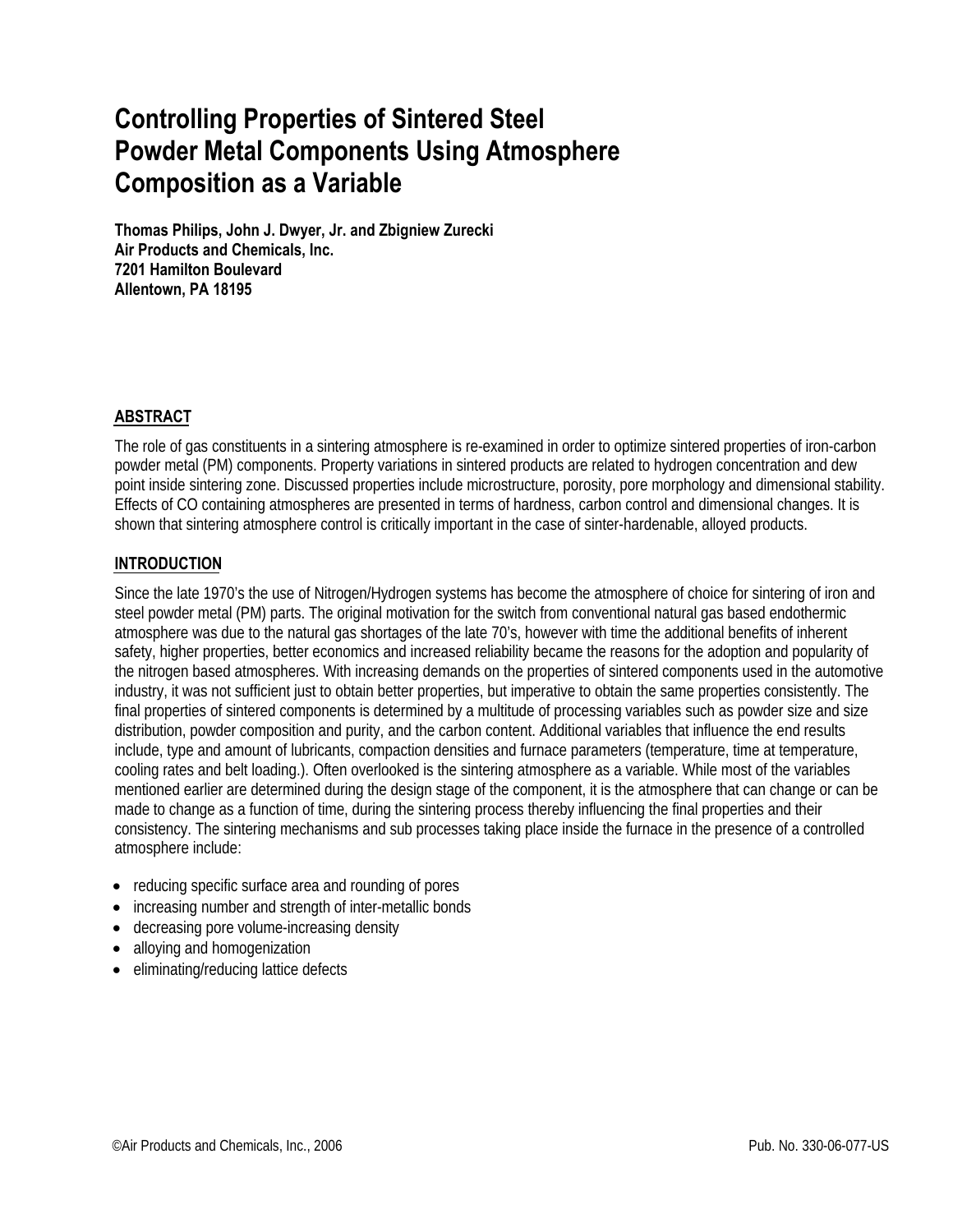The advent of sinter-hardened materials presents additional challenges to controlling the property variations. The surface densification, oxidation and carbon control in the sintering zone can enhance or decrease the cooling rates in the accelerated cooling zones and consequently lead to additional property variations. To increase the density, strength, hardenability and service performance, sinter-hardenable powders contain easily oxidizable elements such as chromium and molybdenum in addition to nickel, manganese, and/or copper. Sigl and Delarbre1 in a study on the impact of oxygen on the microstructure and fracture morphology of iron (chromium, molybdenum) PM steels have concluded that the ductility of chromium-PM steels is seriously deteriorated by high oxygen contents.



L.S. Sigl and P. Delarbre, "Impact of Oxygen on the Microstructure and Fracture Morphology of Fe (Cr,Mo)-PM Steels", Proc. of the 2003 Int.Conf. on Powder Metallurgy & Particulate Materials, PM2TEC 2003, June 8-12, Las Vegas, MPIF



In another study, Fillari<sup>2</sup> et al demonstrated the significant effect cooling rates have on the tensile and yield strength of steels containing 0.69% carbon.

# **ATMOSPHERE SYSTEMS FUNDAMENTALS**

In blended nitrogen-based atmospheres the incoming composition is relatively stable, but the gas chemistry within the furnace can vary depending on the integrity of the furnace and external factors such as room pressures and exhaust systems. It is also important to be aware that new species of gas may be formed within the furnace, even though they were not part of the original supply system. It is not uncommon to produce small amounts of ammonia in a nitrogen+ hydrogen atmosphere. This ammonia can then dissociate within the furnace and the atomic nitrogen can lead to nitriding of stainless PM parts. Flow control panels can precisely monitor and control the mixing of different gases that make up the required atmosphere system.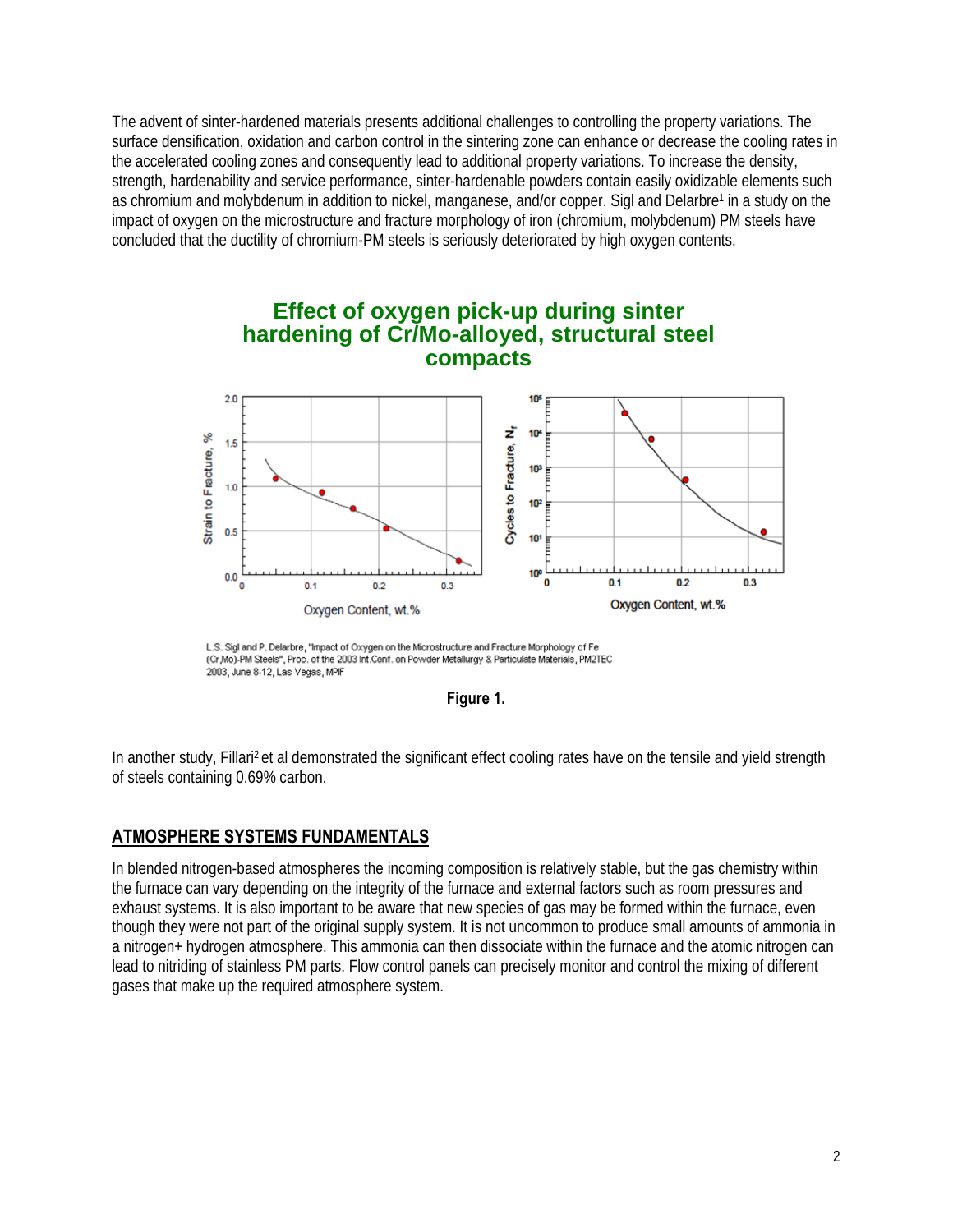The table below summarizes individual roles of different atmosphere constituents in the sintering process.

# **Role of Atmospheres Constituents**

**N2 – inert, can nitride (SS, Ti, Ta) H2 – reducing, decarburizing can hydride (Al, Ti) CO – carburizing, reducing CO2 – decarburizing, oxidizing O2/AIR - oxidizing H2O – oxidizing, decarburizing Ar - inert CxHy - ( hydrocarbns) carburizing, H2 source He – inert NH3 – (Ammonia) nitriding**

It is useful to understand the role that the atmosphere system plays in the whole sintering process. The principal atmosphere functions in a sintering furnace are:

- delubrication
- oxide reduction
- sintering, bonding, and densification
- carbon control
	- surface carbon
	- core carbon
- microstructure control
- prevent oxidation
- heat transfer

Since atmosphere plays a critical role in the final quality and properties of the sintered part, it is also important to be able to control the atmosphere through direct or indirect control of the variables of an atmosphere system. The primary variables in an atmosphere system are:

- **atmosphere composition** 
	- $H<sub>2</sub>O$  (dew point)
	- $H_2$  %
	- **CO %**
	- **CO2%**
	- **CH4%**
- **atmosphere flow rates and distribution**
- **turbulent vs. laminar flow**
- **atmosphere pressure inside the furnace**
- **atmosphere exit velocity**
- **atmosphere stability (external influences)**
- **door opening (part height)**
- **furnace curtain design**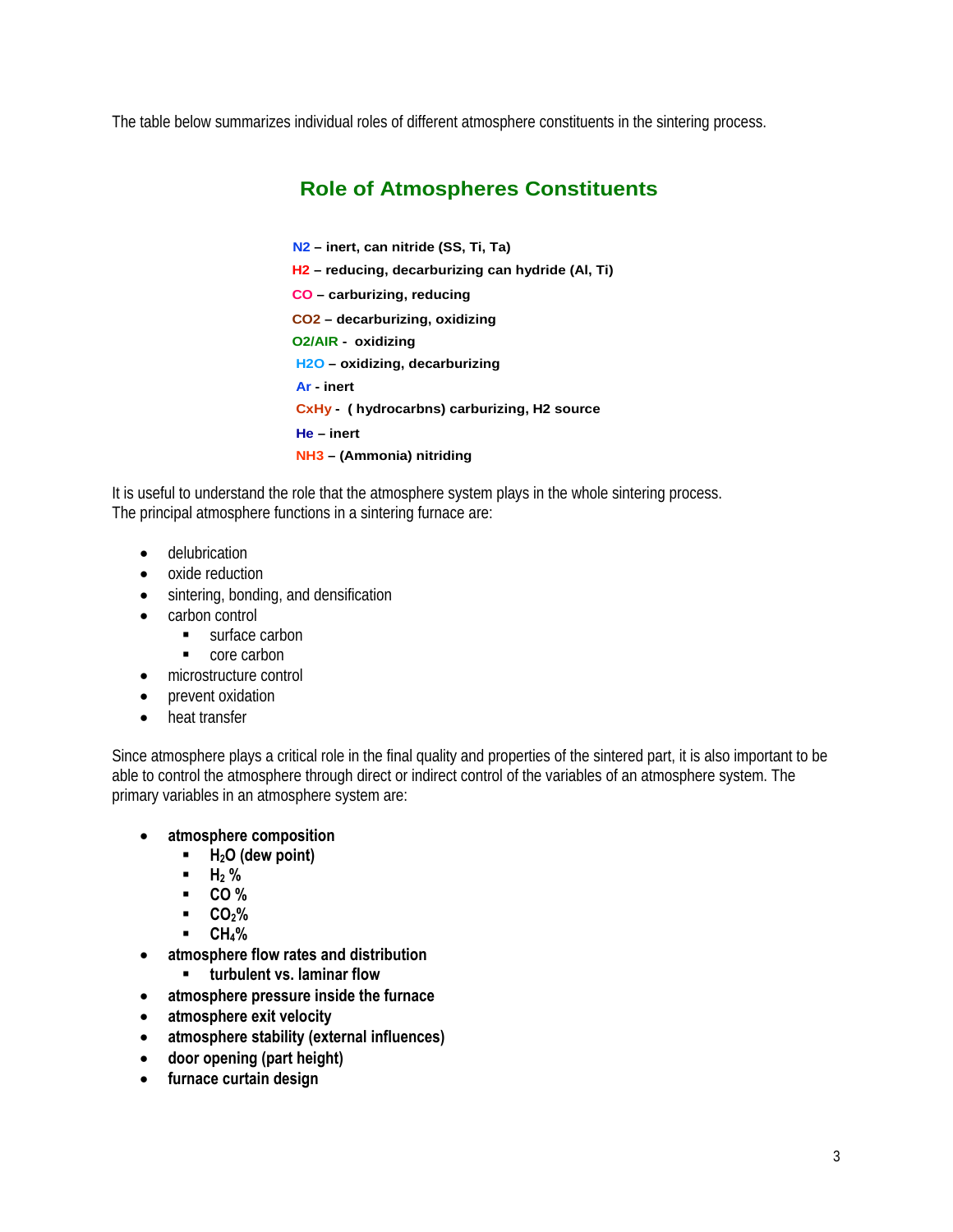The key atmosphere reactions taking place in the three main zones of the furnace are represented below in Figure 2.

#### **Key Atmosphere Reactions in Furnace**

**Preheat Zone: Lubricant Removal High Heat, Sintering Zone: Oxide Removal**  $Fe_2O_3 + 3H_2$  **------>**  $2Fe + 3H_2O$  $C_{\bf x}^{\rm H}$   $_{\bf v}$  + H  $_{\rm v}$   $_{\rm o}$  ------> H  $_{\rm v}$  + CO **Dry Atmosphere**  $C_x H_y$ ------> $H_2$ + $C$  (soot) **Humidified atmosphere: Cooling Zone: Heat Transfer & Oxide Prevention**  $Fe + 1/2($ **O**<sub>2</sub> $) = FeO$ **OXIDE REDUCTION – A FUNCTION OF H2/H2O RATIO: MeO + H2 ------------------> Me + H2O ENDO (4OH2, 0.8 H2O at + 40F) H2/H2O = 50 N2 - BASED (4H2, 0.025 H2O @ -30F) H2/H2O = 160 N2 - BASED (0.5H2, 0.01 H2O @ -45F) H2/H2O = 50**

**Figure 2.** 

In the pre-heating zone an oxidizing atmosphere is required to react with the hydrocarbon vapors, and prevent sooting or the formation of solid carbon. In the high heat zone the hydrogen to moisture ratio determines the oxidizing potential and one needs to maintain this ratio as high as possible at the lowest cost. The oxidation/reduction potential determines the rate at which the surface oxides of the powder particles are reduced, and this directly influences the sintering or bonding between the particles as well as hardenability and product performance – strength and corrosion resistance. The equilibrium conditions between metals and their oxides showing the effects of temperature, dew point/water content and  $pH_2/DH_2O$  ratio is shown in Figure 3. Note that sinter-hardenable, alloyed powder blends are more sensitive to compositional variations in sintering atmosphere.



#### **Hydrogen/moisture for oxidation/reduction of principal sinter hardened metals and oxides**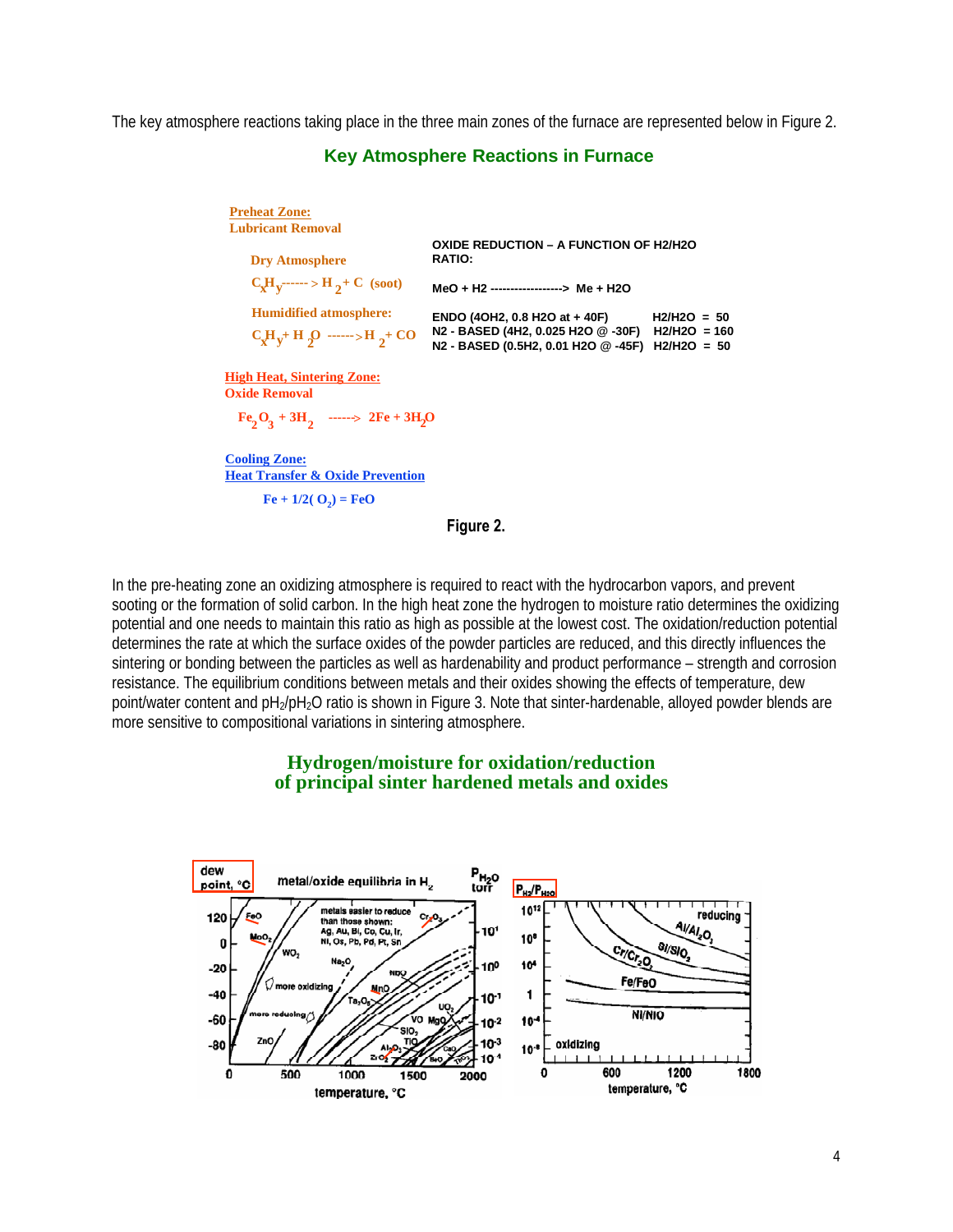#### **Figure 3.**

In the cooling zones the primary atmosphere function is to prevent oxidation and maximize cooling rates. Generally, nitrogen by itself does an affective job of keeping oxygen out of the furnace; however, with sinter hardening considerations, we can increase the cooling rates significantly by adding hydrogen in this zone. Bowe<sup>3</sup> examined the effect of hydrogen on the heating and cooling rates and the results are shown in Figure 4.



# **EFFECT OF HYDROGEN ON DIMENSIONAL CHANGE**

Garg4 et al studied the effect of hydrogen and natural gas concentration on the dimensional changes in TRS bars of carbon steels. Their work showed that the linear dimensional growth from 0.24% to 0.32%, as the hydrogen concentration in the nitrogen/hydrogen atmosphere increased from 1 to 10%, followed by a decrease in growth with further increase in hydrogen concentration. They also showed that with 0.25% and 0.5 % addition of natural gas, there was no change in growth when hydrogen was increased beyond 10%. Figure 4 shows a summary of their results.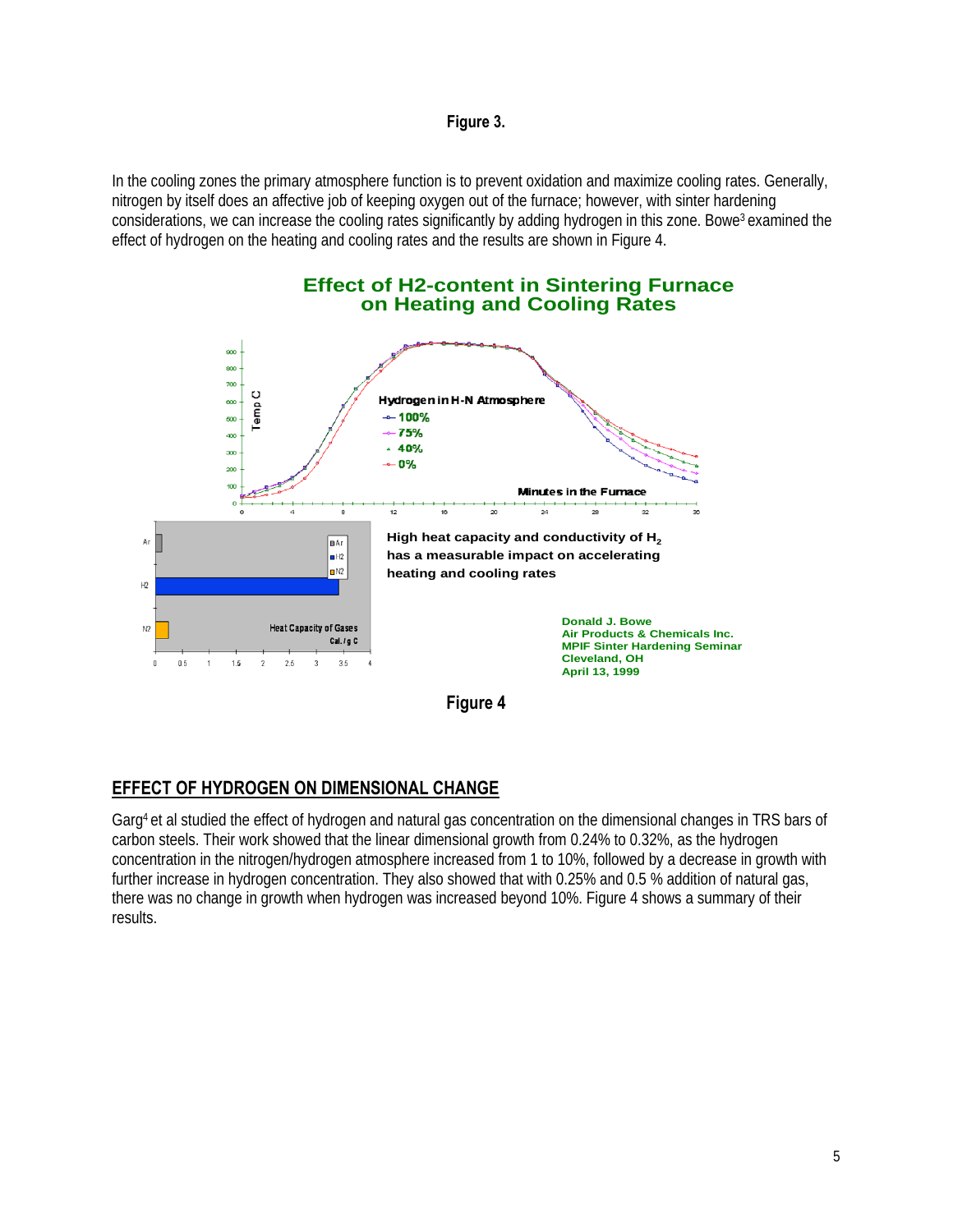

# **Effect of H2% on Dimensional Change**

# **DEW POINT AND CARBON CONTROL**

Maintaining the desired carbon level in the PM part is essential to obtain consistent part properties. Properties such as hardness, dimensional stability and yield strength are subject to changes if there is carburization or decarburization occurring either in the surface or in the core of the PM part. In carbon neutral atmospheres, such as nitrogen based, with hydrogen or dissociated ammonia additions, the control parameter is the hydrogen to moisture ratio. In such atmospheres (5 to 10% hydrogen,) maintaining dew point below -30F will be reducing to the iron oxides yet be carbon neutral.

In carbon rich atmospheres such endothermic gases, the control parameter is the carbon monoxide to carbon dioxide ratio and the dew point. In these atmospheres it becomes essential to control the carbon potential, using natural gas as the controlling gas, because of the inherent variations in carbon monoxide and carbon dioxide content of the atmosphere resulting from air and natural gas variations. Other causes for atmosphere composition variations include age and condition of the nickel catalyst, temperature control of the generator, instability of the CO in the atmosphere, and changes in the cooling water temperature.

Nayar5 studied the effect of carbon monoxide containing and carbon monoxide-free atmospheres on the carbon content and concluded that the in the case of atmospheres with low combustibles and low dew point, the changes in carbon level was small and limited to the first 5 mils (127 m)from the surface of the sintered part. In the case of atmospheres with high combustibles and high dew point, the variations in carbon content was more than double; the effect could be observed as deep as 30 mils (0.76 mm) into the surface of the PM part. Figure 6 shows graphically these variations in carbon content.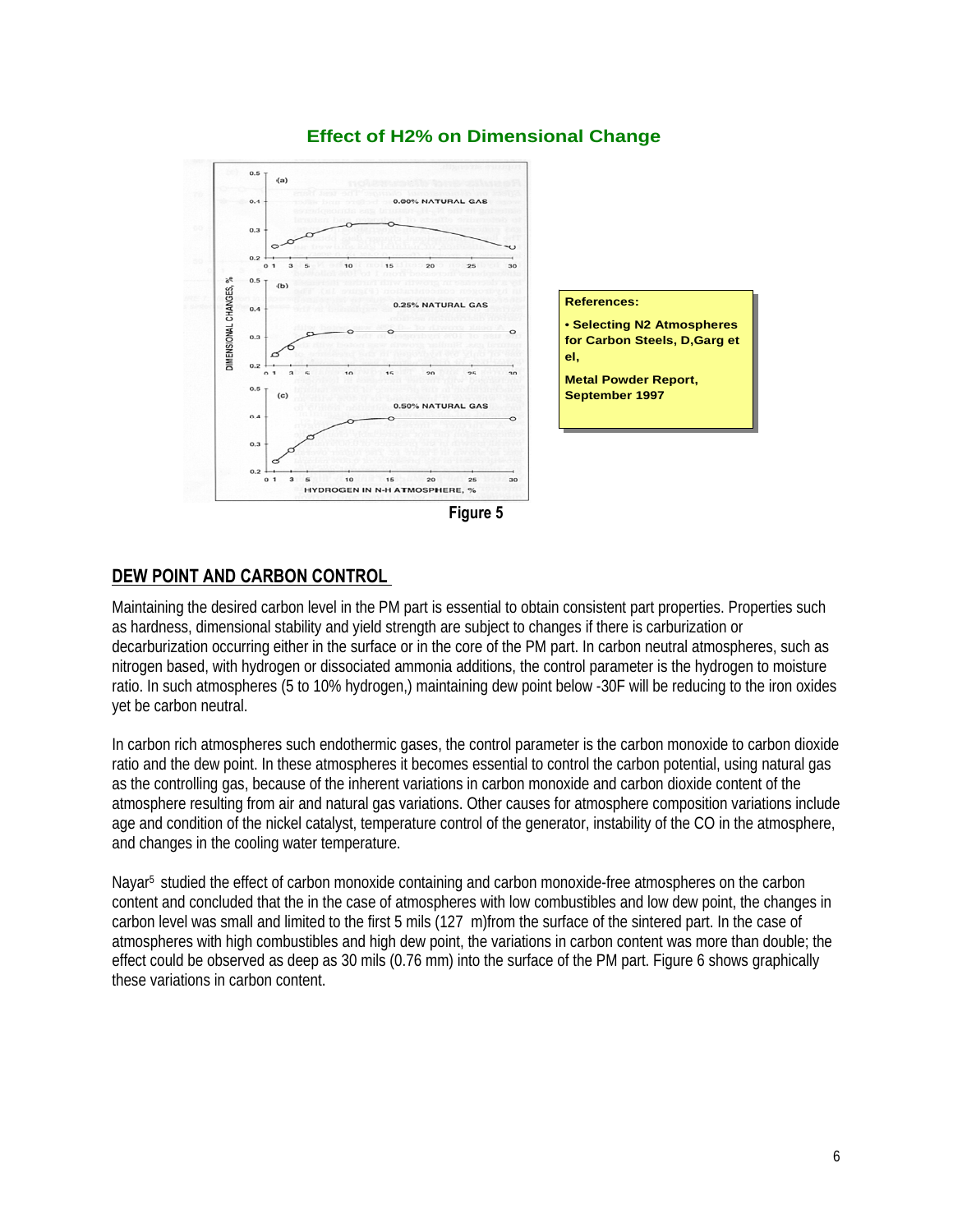# **Combined Carbon Vs distance from the surface of steel P/M part in endothermic and H-N Atmospheres\*\***





One explanation for the differences in carbon content is that the PM parts undergo decarburization in the hot zone where the conventional atmospheres tend to be somewhat more decarburizing and then re-carburize in the temp range of 1700 to 1500°F, when using atmospheres with high combustibles and high dew point. In most cases, this decarburization and carburization cycle is not fully balanced and leads to inhomogeneous carbon distribution with consequent property variations.

# **OTHER CAUSES FOR PROPERTY VARIATIONS**

Atmosphere related problems such as improper delubrication procedure and oxidation at the front end or exit end of a furnace are also causes for variations in the properties of the sintered product. Depending on the type and severity of the problem, these variations can be significant. A detailed analysis of the atmosphere related problems and methodology for identifying and solving these problems was published in a paper<sup>6</sup> titled "Trouble Shooting Guide for Sintering Furnace Atmospheres."